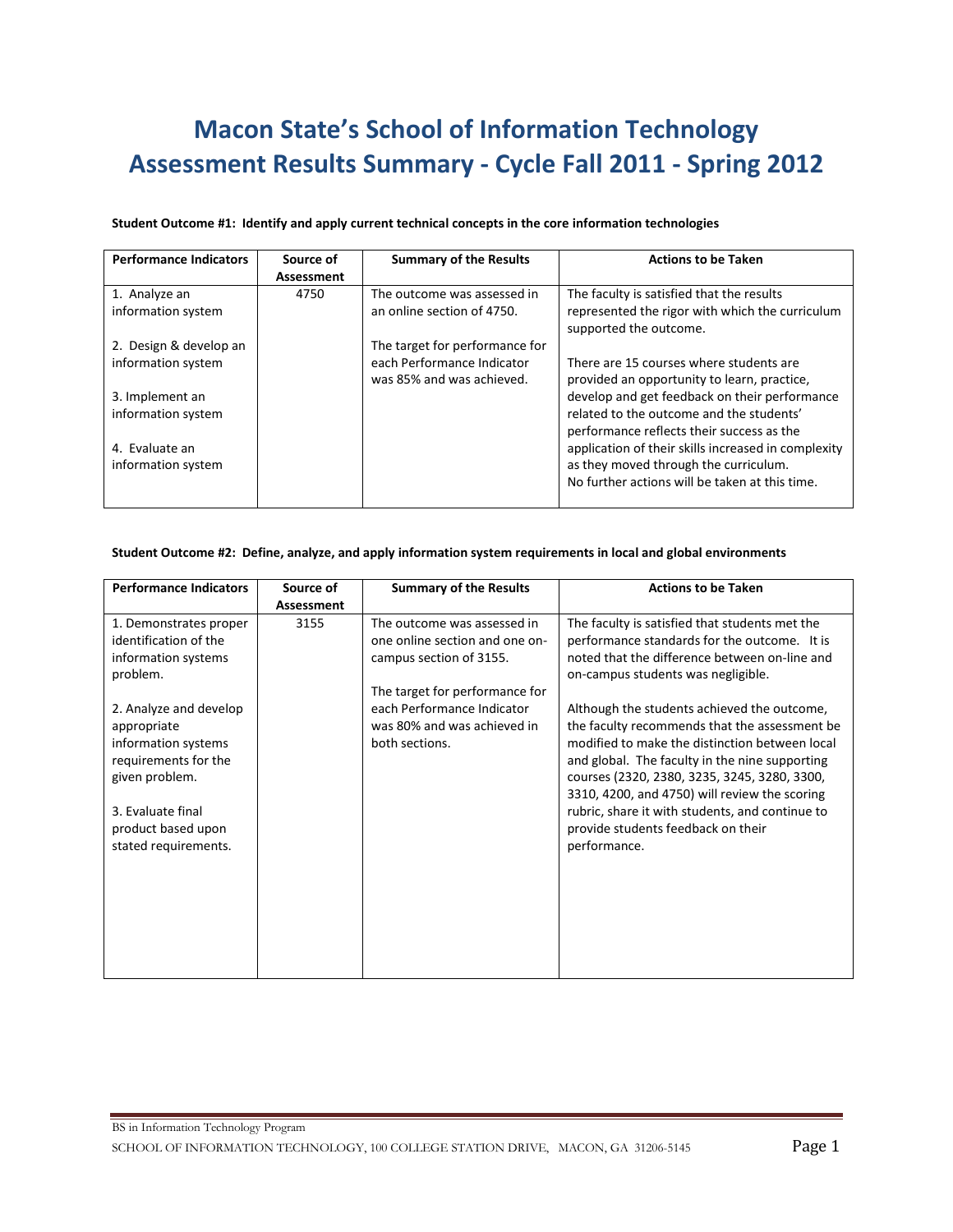| <b>Performance Indicators</b> | Source of  | <b>Summary of the Results</b>  | <b>Actions to be Taken</b>                      |
|-------------------------------|------------|--------------------------------|-------------------------------------------------|
|                               | Assessment |                                |                                                 |
| 1. Design an effective IT     | 3245       | The outcome was assessed in    | The faculty decided not to recommend any        |
| solution based on user        |            | one online section and one on- | changes at the time. However, the faculty who   |
| requirements.                 |            | campus section of 3245.        | are teaching the supporting courses (2260,      |
|                               |            |                                | 2270, 2320, 2380, 3155, 3235, 3236, 3280, 3300, |
| 2. Implement and              |            | The target for performance for | and 4750) will review the scoring rubric with   |
| administer an effective       |            | each Performance Indicator     | students so they can see the expectations for   |
| IT solution based on          |            | was 80% and was achieved in    | performance. The rubrics will also be reviewed  |
| user requirements.            |            | both sections.                 | to see if any changes need to be made in the    |
|                               |            |                                | next cycle of data collection.                  |
|                               |            |                                |                                                 |
|                               |            |                                | In the review of the data it was noted that     |
|                               |            |                                | although the performance of the on-line         |
|                               |            |                                | students was below that of the on-campus        |
|                               |            |                                | students, the number of students is so small as |
|                               |            |                                | to be insignificant in the overall findings.    |
|                               |            |                                | However, this result will be monitored over     |
|                               |            |                                | time.                                           |

### **Student Outcome #3: Design, implement, and administer effective IT solutions based on user requirements**

### **Student Outcome #4: Use appropriate project management methods in the creation of an effective IT project plan**

| <b>Performance Indicators</b> | Source of  | <b>Summary of the Results</b>  | <b>Actions to be Taken</b>                       |
|-------------------------------|------------|--------------------------------|--------------------------------------------------|
|                               | Assessment |                                |                                                  |
| 1. Apply knowledge of         | 3300       | The outcome was assessed in    | The faculty found that there were areas of       |
| the nine knowledge            |            | one online section and one on- | weakness in the students' performance. The       |
| areas in project              |            | campus section of 3300.        | areas of cost, quality, procurement, and control |
| management                    |            |                                | and monitoring are areas of concern for the on-  |
| (integration, scope,          |            | The target for performance for | campus students and the areas of cost,           |
| time, cost, quality, risk,    |            | each Performance Indicator     | communication and planning for the on-line       |
| communication, human          |            | was 80% and was achieved in    | students.                                        |
| resources, and                |            | both sections.                 |                                                  |
| procurement) in the           |            |                                | Although the number of students is small, it was |
| creation of an effective      |            |                                | decided that faculty teaching the two            |
| IT project plan.              |            |                                | supporting courses (3155, 4750) would            |
|                               |            |                                | emphasize these areas and review the scoring     |
| 2. Apply knowledge of         |            |                                | rubric with students so they can see the         |
| the five project              |            |                                | expectations for their performance. Because      |
| management processes          |            |                                | "cost" is a concern in both delivery modes, this |
| (initiation, planning,        |            |                                | will be area of focus in all courses.            |
| executing, controlling        |            |                                |                                                  |
| and monitoring, and           |            |                                | Faculty teaching on-line and on-campus courses   |
| closing) in the creation      |            |                                | will review the rubrics and discuss the specific |
| of an effective IT            |            |                                | areas of concern and how delivery methods        |
| project plan.                 |            |                                | might be altered to improve student learning.    |
|                               |            |                                | Additional on-line resources will be explored to |
|                               |            |                                | assist students with their performance in the    |
|                               |            |                                | area of concern.                                 |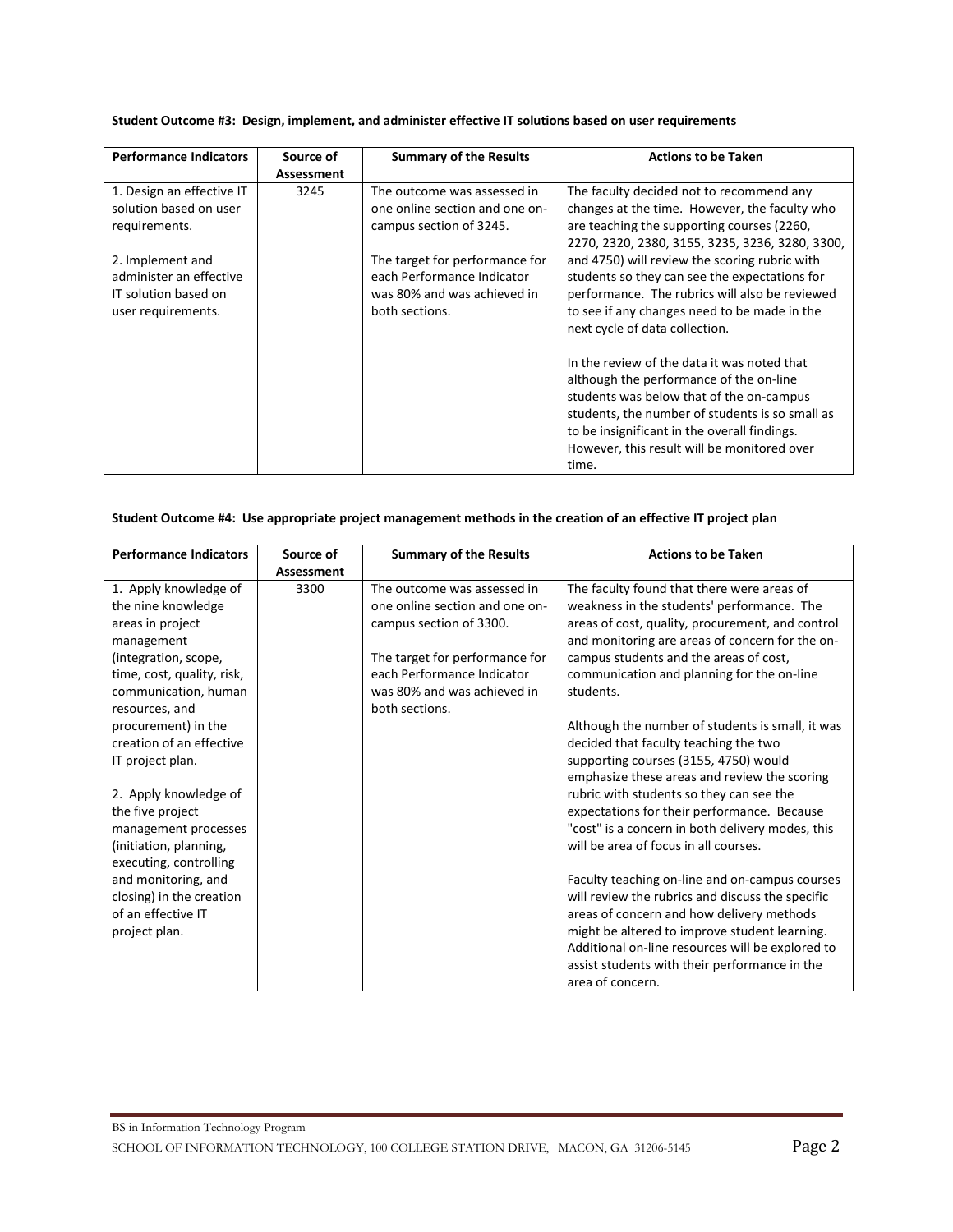| <b>Performance Indicators</b> | Source of                 | <b>Summary of the Results</b>       | <b>Actions to be Taken</b>                     |
|-------------------------------|---------------------------|-------------------------------------|------------------------------------------------|
| 1. Discuss appropriate        | <b>Assessment</b><br>3280 | The outcome was assessed in one     | The evidence is that the program met the       |
| best practices and            |                           | online section and one on-campus    | performance target. Because the two            |
| standards for specified       |                           | section of 3280.                    | indicators are at different performance        |
| task.                         |                           |                                     | levels, i.e., different levels of complexity,  |
|                               |                           | The target for performance for      | (Indicator #1 "comprehension" and Indicator    |
| 2. Design, develop, &         |                           | each Performance Indicator was      | #2 "application"), it was anticipated that     |
| implement a project           |                           | 80% and was achieved in the         | there would be a difference in student         |
| that utilizes best            |                           | online section.                     | performance. However, faculty will monitor     |
| practices and standards       |                           |                                     | the progress of students toward achieving      |
| appropriate to the            |                           | In the on-campus section, the       | Indicator #2 in the support courses (2260,     |
| discipline.                   |                           | target for performance was          | 2270, 2320, 2380, 3155, 3235, 3236, 3245,      |
|                               |                           | achieved for the first Performance  | 3300, 3310, 4200, and 4750) and provide        |
|                               |                           | Indicator "Discuss appropriate best | students with feedback so they can improve     |
|                               |                           | practices and standards for         | on Indicator #2.                               |
|                               |                           | specified task". As for the second  |                                                |
|                               |                           | Performance Indicator, the          | The scoring rubric will be modified to collect |
|                               |                           | students scored 78%, just slightly  | data on each of the performances included      |
|                               |                           | below the target for performance    | in the Indicator #2: design, develop, and      |
|                               |                           | of 80%.                             | implement. This will enable faculty to be      |
|                               |                           |                                     | more focused in the evaluation of student      |
|                               |                           | When the students' scores from      | performance.                                   |
|                               |                           | both sections are combined, the     |                                                |
|                               |                           | target for performance for each     | Analysis of the current data indicates that    |
|                               |                           | Performance Indicator was           | the overall difference between on-line and     |
|                               |                           | achieved.                           | on-campus performance was insignificant.       |

### **Student Outcome #5: Describe and apply best practices and standards in IT applications**

## **Student Outcome #6: Identify and apply IT methods used to protect the confidentiality, integrity, and availability of information and its delivery systems**

| <b>Performance Indicators</b> | Source of  | <b>Summary of the Results</b>  | <b>Actions to be Taken</b>                      |
|-------------------------------|------------|--------------------------------|-------------------------------------------------|
|                               | Assessment |                                |                                                 |
| 1. Demonstrate                | 4200       | The outcome was assessed in    | The targets were met on each of the             |
| comprehension of the          |            | one online section and one on- | performance indicators for both on-line and on- |
| confidentiality,              |            | campus section of 4200.        | campus students.                                |
| integrity, and                |            |                                |                                                 |
| availability of               |            | The target for performance for | Expected performance is progressive in that     |
| information systems.          |            | each Performance Indicator     | indicators move from basic (comprehension) to   |
|                               |            | was 80% and was achieved in    | advanced (evaluate) so we would anticipate that |
| 2. Analyze the                |            | both sections.                 | the overall performance of students would       |
| confidentiality,              |            |                                | decrease as the cognitive level became more     |
| integrity, and                |            |                                | advanced. The data does not reflect this        |
| availability of an            |            |                                | expectation as the lowest scores are at the     |
| information system.           |            |                                | comprehension level--although the numbers of    |
|                               |            |                                | students are small to make any definitive       |
| 3. Evaluate the               |            |                                | evaluation. This is something to monitor in the |
| confidentiality,              |            |                                | next data collection cycle.                     |
| integrity, and                |            |                                |                                                 |
| availability of an            |            |                                |                                                 |
| information system.           |            |                                |                                                 |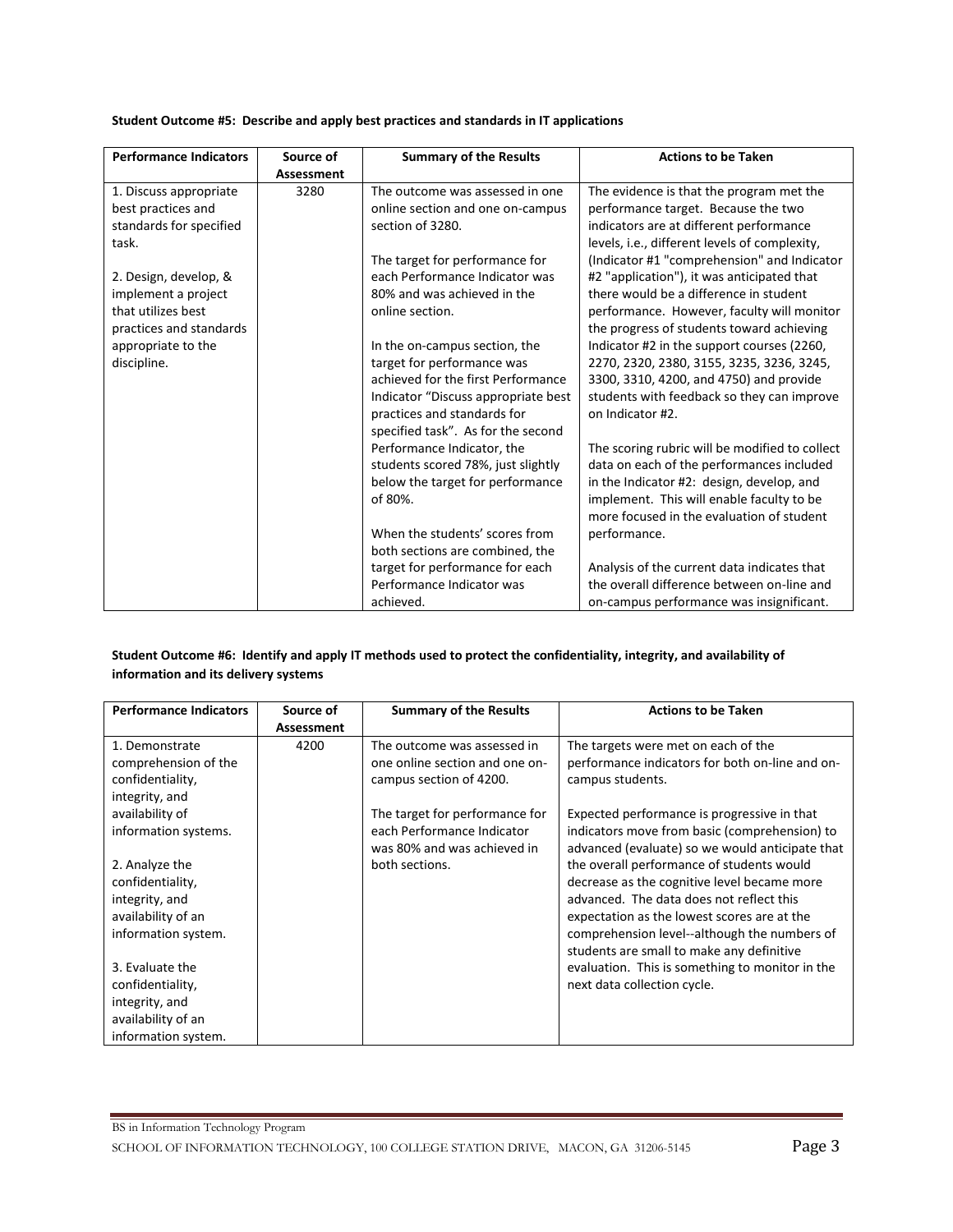| <b>Performance Indicators</b>                 | Source of  | <b>Summary of the Results</b>  | <b>Actions to be Taken</b>                                                                     |
|-----------------------------------------------|------------|--------------------------------|------------------------------------------------------------------------------------------------|
|                                               | Assessment |                                |                                                                                                |
| 1. Identify ethical, legal,                   | 4205       | The outcome was assessed in    | The review of the results indicates that the                                                   |
| security and social                           |            | one online section and one on- | performance targets have been met for each of                                                  |
| issues in information                         |            | campus section of 4205.        | the indicators. In looking at the sub-indicators,                                              |
| technology.                                   |            |                                | it was noticed that the online section performed                                               |
|                                               |            | The target for performance for | better in two sub-indicators - identify social                                                 |
| 2. Incorporate ethical,                       |            | each Performance Indicator     | issues and incorporate social issues.                                                          |
| legal, security and                           |            | was 85% and was achieved in    |                                                                                                |
| social solutions in                           |            | both sections.                 | It should be noted that the population sample                                                  |
| information                                   |            |                                | for the on-campus section was low. The faculty                                                 |
| technology.                                   |            |                                | will make sure that the population sample for                                                  |
|                                               |            |                                | the next assessment cycle for this student                                                     |
| 3. Evaluate ethical.                          |            |                                | outcome will increase.                                                                         |
| legal, security, and                          |            |                                |                                                                                                |
| social issues and<br>solutions in information |            |                                | At this time faculty in each of the supporting                                                 |
|                                               |            |                                | courses (2215, 2380, 3235, 3245, 3280, 3310,                                                   |
| technology.                                   |            |                                | 4200, and 4750) will emphasize the areas of<br>most weakness and share the scoring rubric with |
|                                               |            |                                | students so they can see how they will be                                                      |
|                                               |            |                                | evaluated. Performance will be monitored for                                                   |
|                                               |            |                                | improvement.                                                                                   |
|                                               |            |                                |                                                                                                |
|                                               |            |                                |                                                                                                |
|                                               |            |                                |                                                                                                |
|                                               |            |                                |                                                                                                |
|                                               |            |                                |                                                                                                |
|                                               |            |                                |                                                                                                |
|                                               |            |                                |                                                                                                |
|                                               |            |                                |                                                                                                |

**Student Outcome #7: Identify and incorporate relevant ethical, legal, security, and social issues in a technology environment**

### **Student Outcome #8: Work effectively in teams to develop IT based solutions**

| <b>Performance Indicators</b> | Source of  | <b>Summary of the Results</b>  | <b>Actions to be Taken</b>                      |
|-------------------------------|------------|--------------------------------|-------------------------------------------------|
|                               | Assessment |                                |                                                 |
| 1. Contributes to the         | 4750       | The outcome was assessed in    | Based on the scores, the program achieved the   |
| team project/work.            |            | an online section of 4750.     | targets set for student performance in the on-  |
|                               |            |                                | line section.                                   |
| 2. Demonstrates               |            | The target for performance for |                                                 |
| responsibility in             |            | each Performance Indicator     | The data for on-campus sections will be         |
| performing tasks.             |            | was 85% and was achieved.      | analyzed in the next cycle of assessment. Until |
|                               |            |                                | that time, no further action will be taken.     |
| 3. Values other team          |            |                                |                                                 |
| members.                      |            |                                |                                                 |
|                               |            |                                |                                                 |